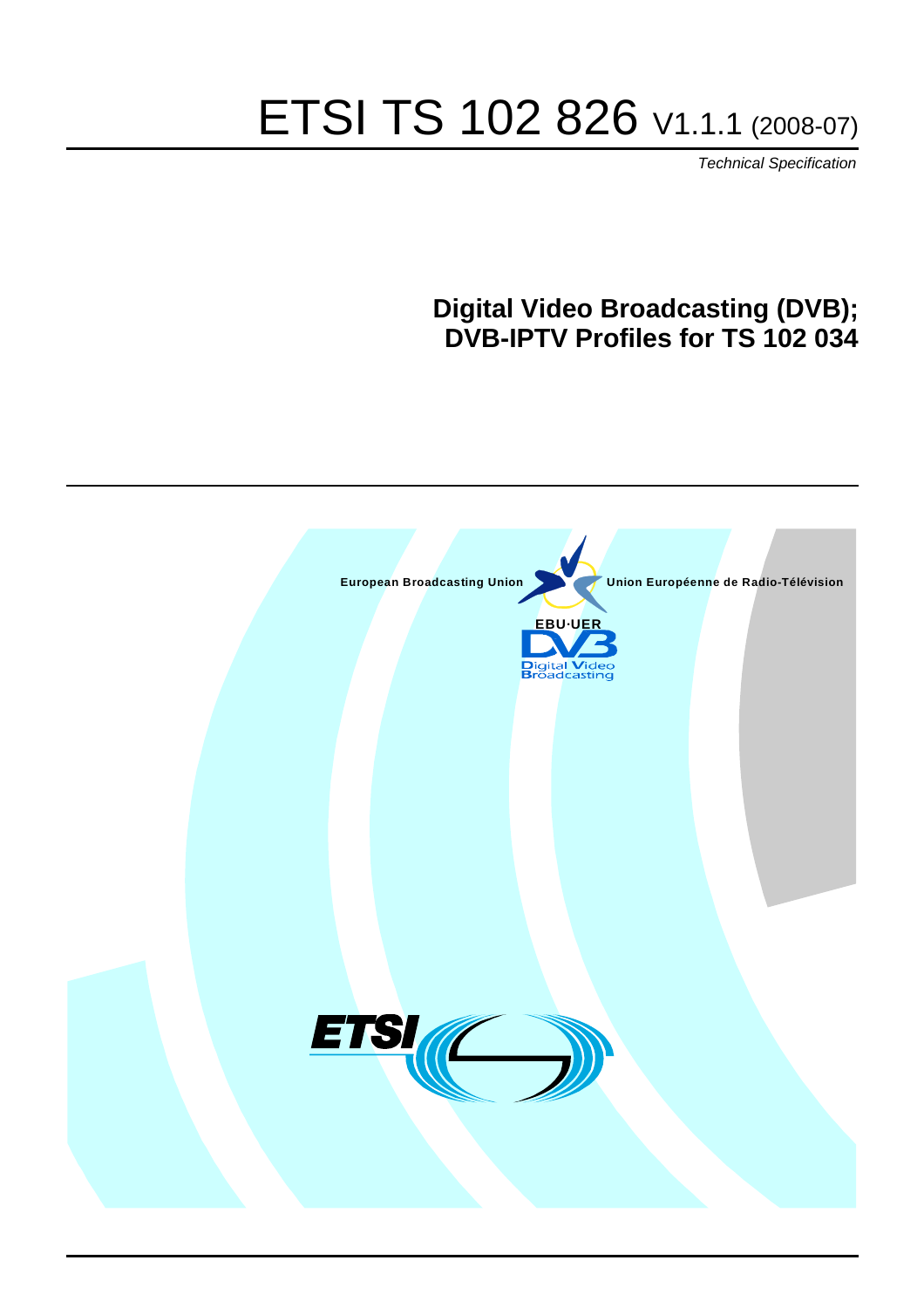Reference DTS/JTC-DVB-223

Keywords broadcast, digital, DVB, IP, profile, TV, video

#### *ETSI*

#### 650 Route des Lucioles F-06921 Sophia Antipolis Cedex - FRANCE

Tel.: +33 4 92 94 42 00 Fax: +33 4 93 65 47 16

Siret N° 348 623 562 00017 - NAF 742 C Association à but non lucratif enregistrée à la Sous-Préfecture de Grasse (06) N° 7803/88

#### *Important notice*

Individual copies of the present document can be downloaded from: [http://www.etsi.org](http://www.etsi.org/)

The present document may be made available in more than one electronic version or in print. In any case of existing or perceived difference in contents between such versions, the reference version is the Portable Document Format (PDF). In case of dispute, the reference shall be the printing on ETSI printers of the PDF version kept on a specific network drive within ETSI Secretariat.

Users of the present document should be aware that the document may be subject to revision or change of status. Information on the current status of this and other ETSI documents is available at <http://portal.etsi.org/tb/status/status.asp>

If you find errors in the present document, please send your comment to one of the following services: [http://portal.etsi.org/chaircor/ETSI\\_support.asp](http://portal.etsi.org/chaircor/ETSI_support.asp)

#### *Copyright Notification*

No part may be reproduced except as authorized by written permission. The copyright and the foregoing restriction extend to reproduction in all media.

> © European Telecommunications Standards Institute 2008. © European Broadcasting Union 2008. All rights reserved.

**DECT**TM, **PLUGTESTS**TM, **UMTS**TM, **TIPHON**TM, the TIPHON logo and the ETSI logo are Trade Marks of ETSI registered for the benefit of its Members.

**3GPP**TM is a Trade Mark of ETSI registered for the benefit of its Members and of the 3GPP Organizational Partners.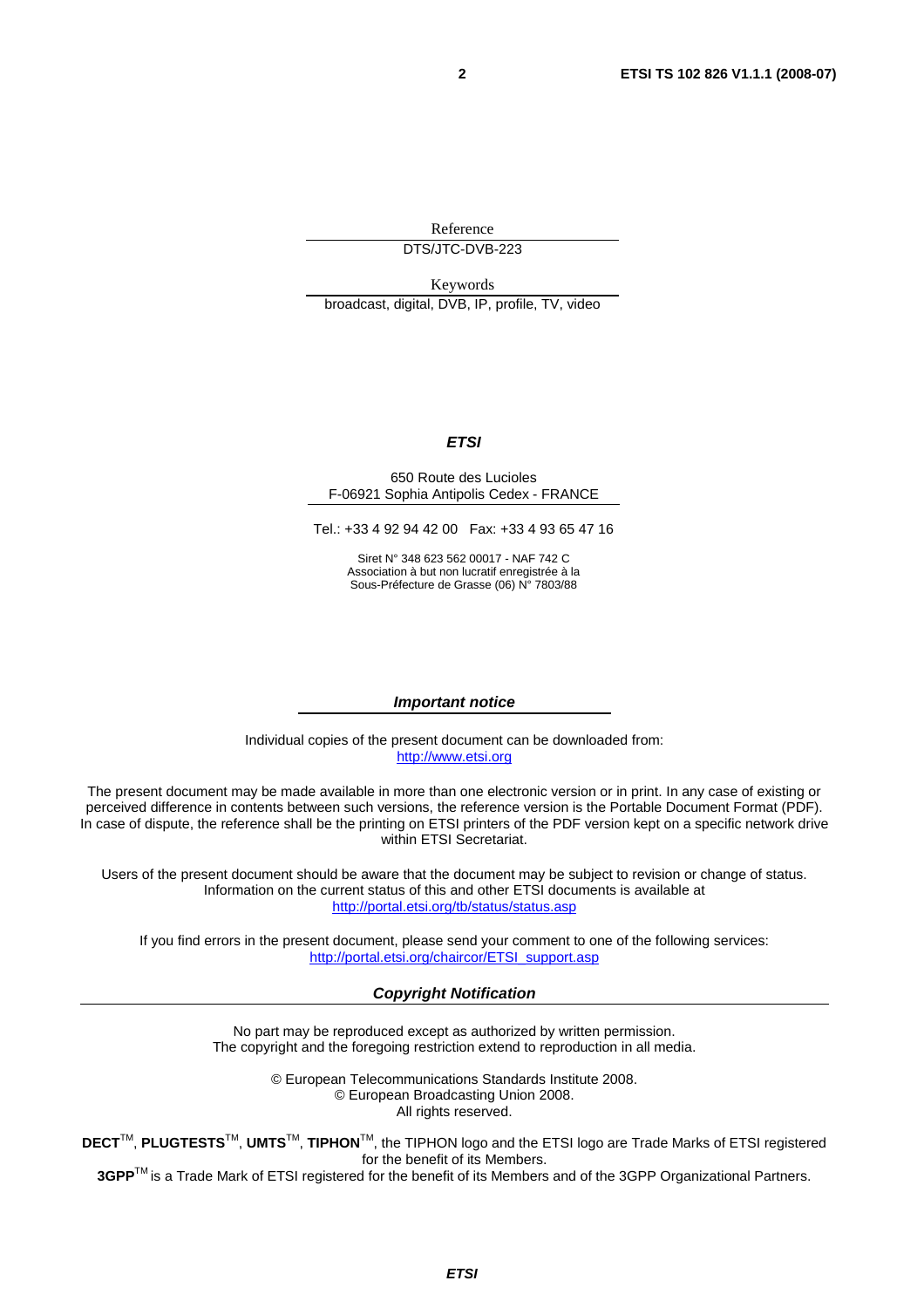# Contents

| 1                                           |  |
|---------------------------------------------|--|
| $\overline{2}$<br>2.1<br>2.2                |  |
| 3<br>3.1<br>3.2                             |  |
| $\overline{4}$<br>4.1<br>4.2<br>4.3         |  |
| 5<br>5.1<br>5.2<br>5.3<br>5.4<br>5.5<br>5.6 |  |
| 6<br>6.1<br>6.2<br>6.3<br>6.4               |  |
| 7                                           |  |
| 8                                           |  |
|                                             |  |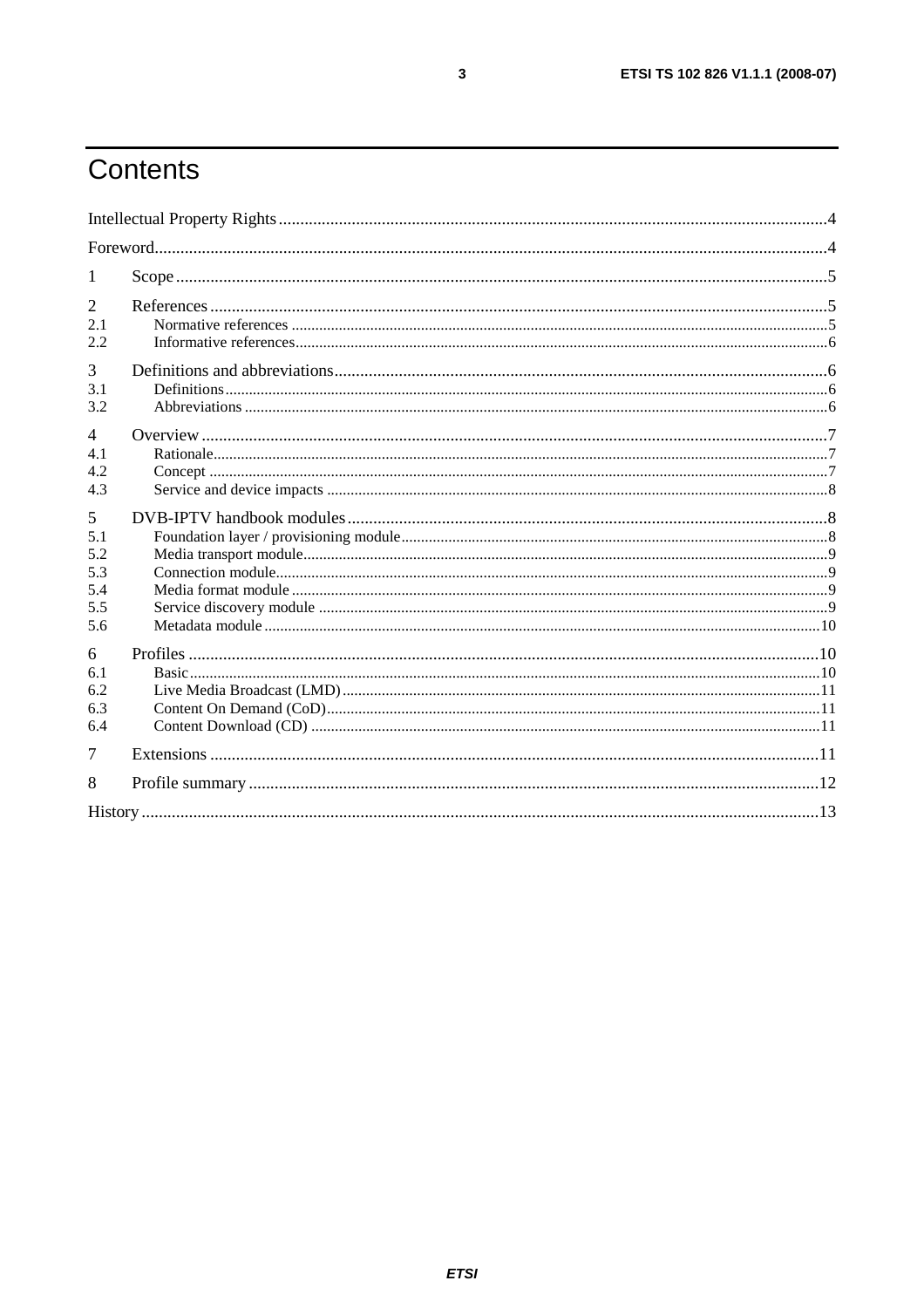IPRs essential or potentially essential to the present document may have been declared to ETSI. The information pertaining to these essential IPRs, if any, is publicly available for **ETSI members and non-members**, and can be found in ETSI SR 000 314: *"Intellectual Property Rights (IPRs); Essential, or potentially Essential, IPRs notified to ETSI in respect of ETSI standards"*, which is available from the ETSI Secretariat. Latest updates are available on the ETSI Web server ([http://webapp.etsi.org/IPR/home.asp\)](http://webapp.etsi.org/IPR/home.asp).

Pursuant to the ETSI IPR Policy, no investigation, including IPR searches, has been carried out by ETSI. No guarantee can be given as to the existence of other IPRs not referenced in ETSI SR 000 314 (or the updates on the ETSI Web server) which are, or may be, or may become, essential to the present document.

### Foreword

This Technical Specification (TS) has been produced by Joint Technical Committee (JTC) Broadcast of the European Broadcasting Union (EBU), Comité Européen de Normalisation ELECtrotechnique (CENELEC) and the European Telecommunications Standards Institute (ETSI).

NOTE: The EBU/ETSI JTC Broadcast was established in 1990 to co-ordinate the drafting of standards in the specific field of broadcasting and related fields. Since 1995 the JTC Broadcast became a tripartite body by including in the Memorandum of Understanding also CENELEC, which is responsible for the standardization of radio and television receivers. The EBU is a professional association of broadcasting organizations whose work includes the co-ordination of its members' activities in the technical, legal, programme-making and programme-exchange domains. The EBU has active members in about 60 countries in the European broadcasting area; its headquarters is in Geneva.

European Broadcasting Union CH-1218 GRAND SACONNEX (Geneva) Switzerland Tel: +41 22 717 21 11 Fax: +41 22 717 24 81

Founded in September 1993, the DVB Project is a market-led consortium of public and private sector organizations in the television industry. Its aim is to establish the framework for the introduction of MPEG-2 based digital television services. Now comprising over 200 organizations from more than 25 countries around the world, DVB fosters market-led systems, which meet the real needs, and economic circumstances, of the consumer electronics and the broadcast industry.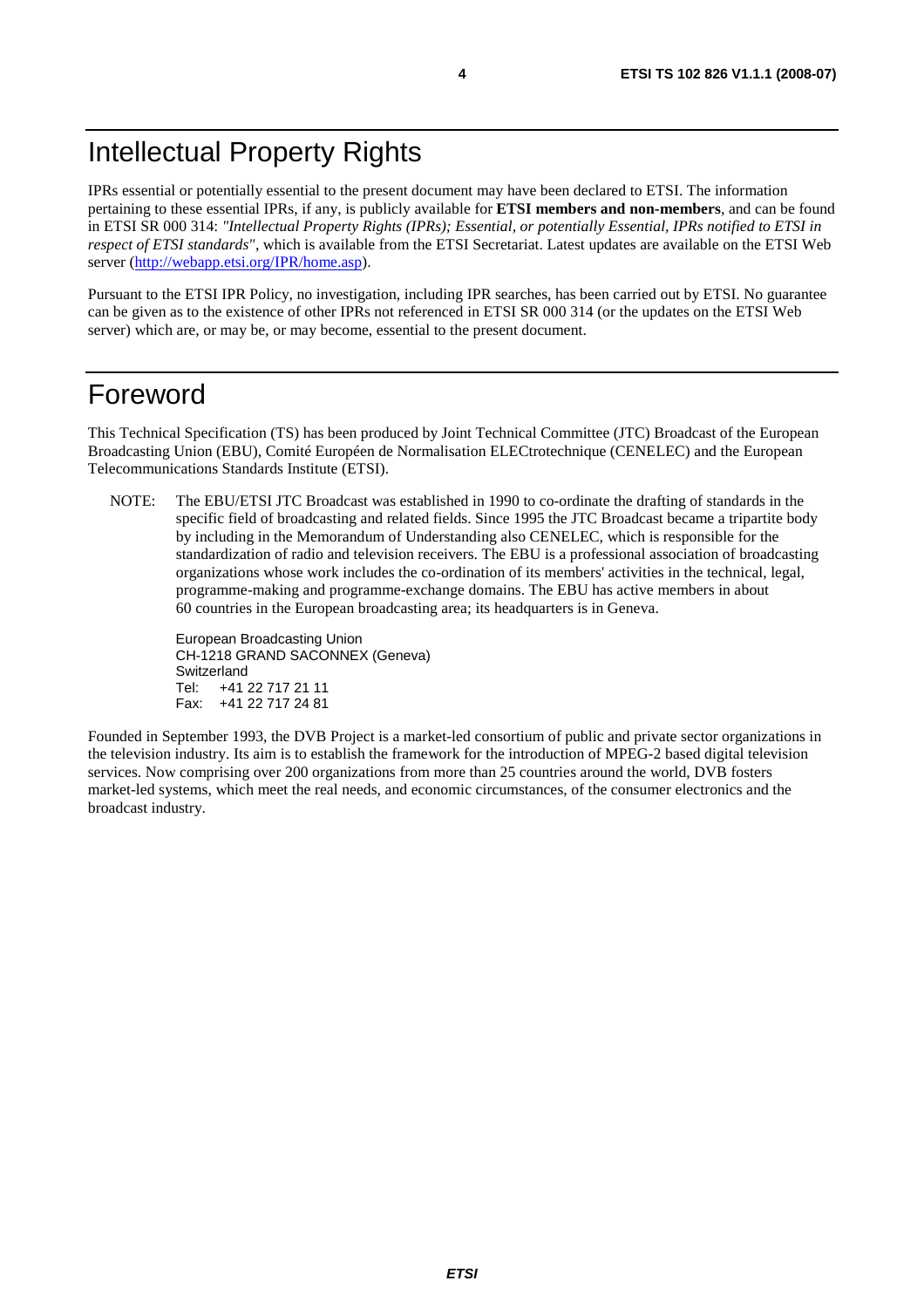### 1 Scope

DVB has produced a specification for the delivery of MPEG-2 TS based DVB services over IP networks. This specification is referred to as the DVB-IPTV handbook [1] and covers several types of IPTV services (e.g. Live Media Broadcast, Content on Demand). It has become evident that every building block in the handbook is not necessarily required for the deployment of specific IPTV systems. It is however not currently possible to implement a subset of the building blocks and claim compliancy to the DVB-IPTV handbook.

In order to facilitate and maximize the stepwise deployment of IPTV services, the present document defines a small set of service oriented profiles. A profile is a coherent subset of the DVB-IPTV handbook, allowing companies to claim a degree of DVB compliancy for IPTV services.

For details about specific technologies referenced in the present document, we invite the reader to refer to the DVB-IPTV handbook [1].

### 2 References

References are either specific (identified by date of publication and/or edition number or version number) or non-specific.

- For a specific reference, subsequent revisions do not apply.
- Non-specific reference may be made only to a complete document or a part thereof and only in the following cases:
	- if it is accepted that it will be possible to use all future changes of the referenced document for the purposes of the referring document;
	- for informative references.

Referenced documents which are not found to be publicly available in the expected location might be found at <http://docbox.etsi.org/Reference>.

For online referenced documents, information sufficient to identify and locate the source shall be provided. Preferably, the primary source of the referenced document should be cited, in order to ensure traceability. Furthermore, the reference should, as far as possible, remain valid for the expected life of the document. The reference shall include the method of access to the referenced document and the full network address, with the same punctuation and use of upper case and lower case letters.

NOTE: While any hyperlinks included in this clause were valid at the time of publication ETSI cannot guarantee their long term validity.

#### 2.1 Normative references

The following referenced documents are indispensable for the application of the present document. For dated references, only the edition cited applies. For non-specific references, the latest edition of the referenced document (including any amendments) applies.

- [1] ETSI TS 102 034 (V1.3.1): "Digital Video Broadcasting (DVB); Transport of MPEG-2 TS Based DVB Services over IP Based Networks".
- [2] ETSI TS 102 539 (V1.2.1): "Digital Video Broadcasting (DVB); Carriage of Broadband Content Guide (BCG) information over Internet Protocol (IP)".
- [3] ETSI TS 101 154 (V1.8.1): "Digital Video Broadcasting (DVB); Specification for the use of Video and Audio Coding in Broadcasting Applications based on the MPEG-2 Transport Stream".
- [4] IETF RFC 3376: "Internet Group Management Protocol, Version 3".
- [5] IETF RFC 3550: "RTP: A Transport Protocol for Real-Time Applications".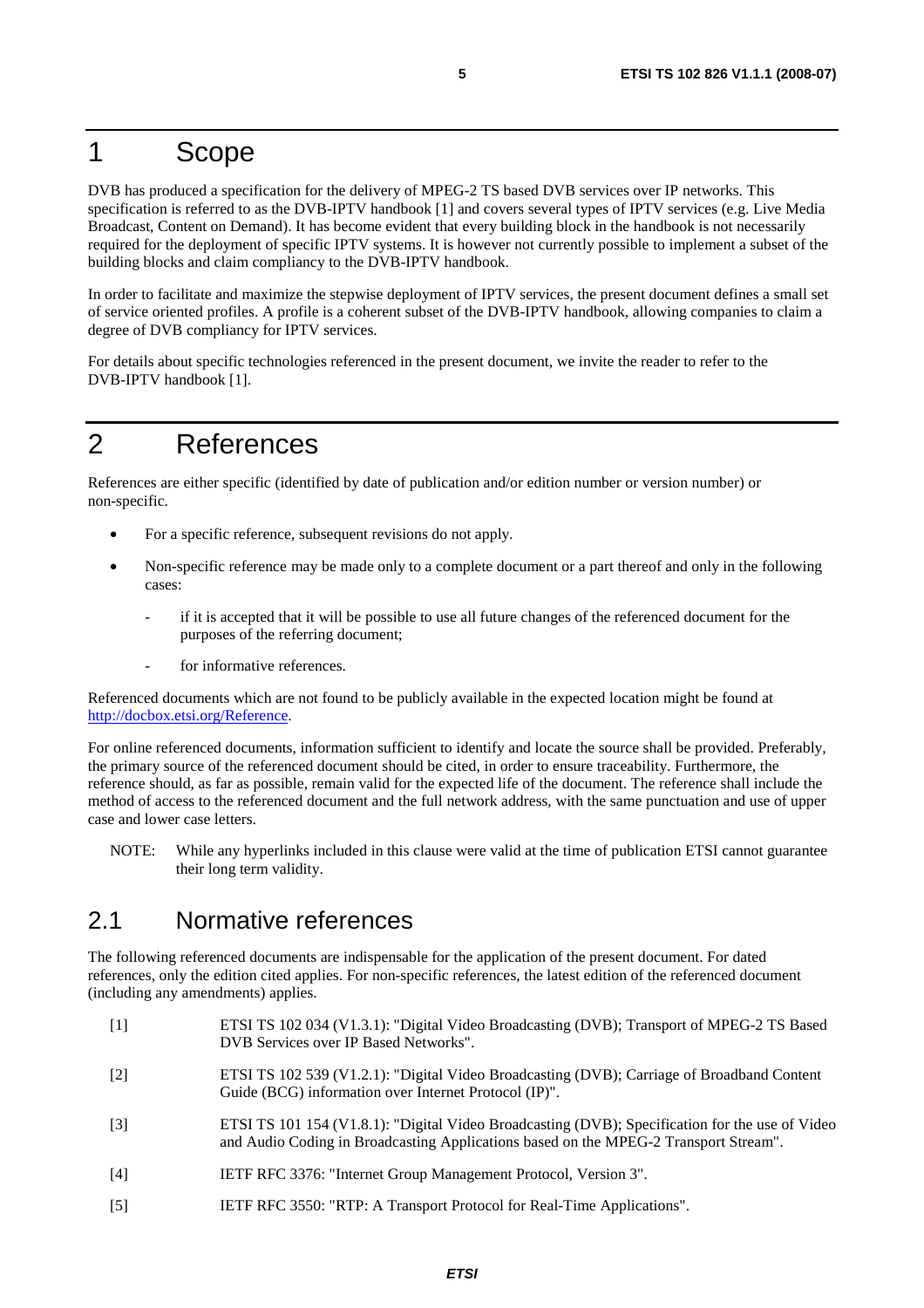#### 2.2 Informative references

The following referenced documents are not essential to the use of the present document but they assist the user with regard to a particular subject area**.** For non-specific references, the latest version of the referenced document (including any amendments) applies.

Not applicable.

# 3 Definitions and abbreviations

#### 3.1 Definitions

For the purposes of the present document, the following terms and definitions apply:

**extension:** non-required option that can be added to a profile in order to enhance it

**module:** set of options (protocol and media format) for fulfilling a given functionality of the DVB-IPTV handbook

**option:** technical possibility for providing the functionality of a module

**profile:** collection of functionalities making use of a set of options taken from the modules, that defines a point of interoperability for DVB-IPTV ecosystems

#### 3.2 Abbreviations

For the purposes of the present document, the following abbreviations apply:

| Application Layer – Forward Error Correction |
|----------------------------------------------|
| <b>Broadband Content Guide</b>               |
| Content on Demand                            |
| <b>Dynamic Host Configuration Protocol</b>   |
| <b>DVB SD&amp;S Transport Protocol</b>       |
| <b>Event Information Table</b>               |
| Home Network End Device                      |
| <b>Hyper Text Transport Protocol</b>         |
| <b>Internet Group Management Protocol</b>    |
| Internet Protocol                            |
| <b>IP</b> Infrastructure                     |
| Live Media Broadcast                         |
| Moving Pictures Expert Group                 |
| <b>MPEG-2 Transport Stream</b>               |
| Program Specific Information                 |
| Real-time Transport Protocol                 |
| Real-Time Streaming Protocol                 |
| Service Discovery and Selection              |
| Service Description Table                    |
| <b>Standard Definition TV</b>                |
| Service Information                          |
| Simple Object Access Protocol                |
| TV-Anytime                                   |
| <b>User Datagram Protocol</b>                |
| eXtensible Markup Language                   |
|                                              |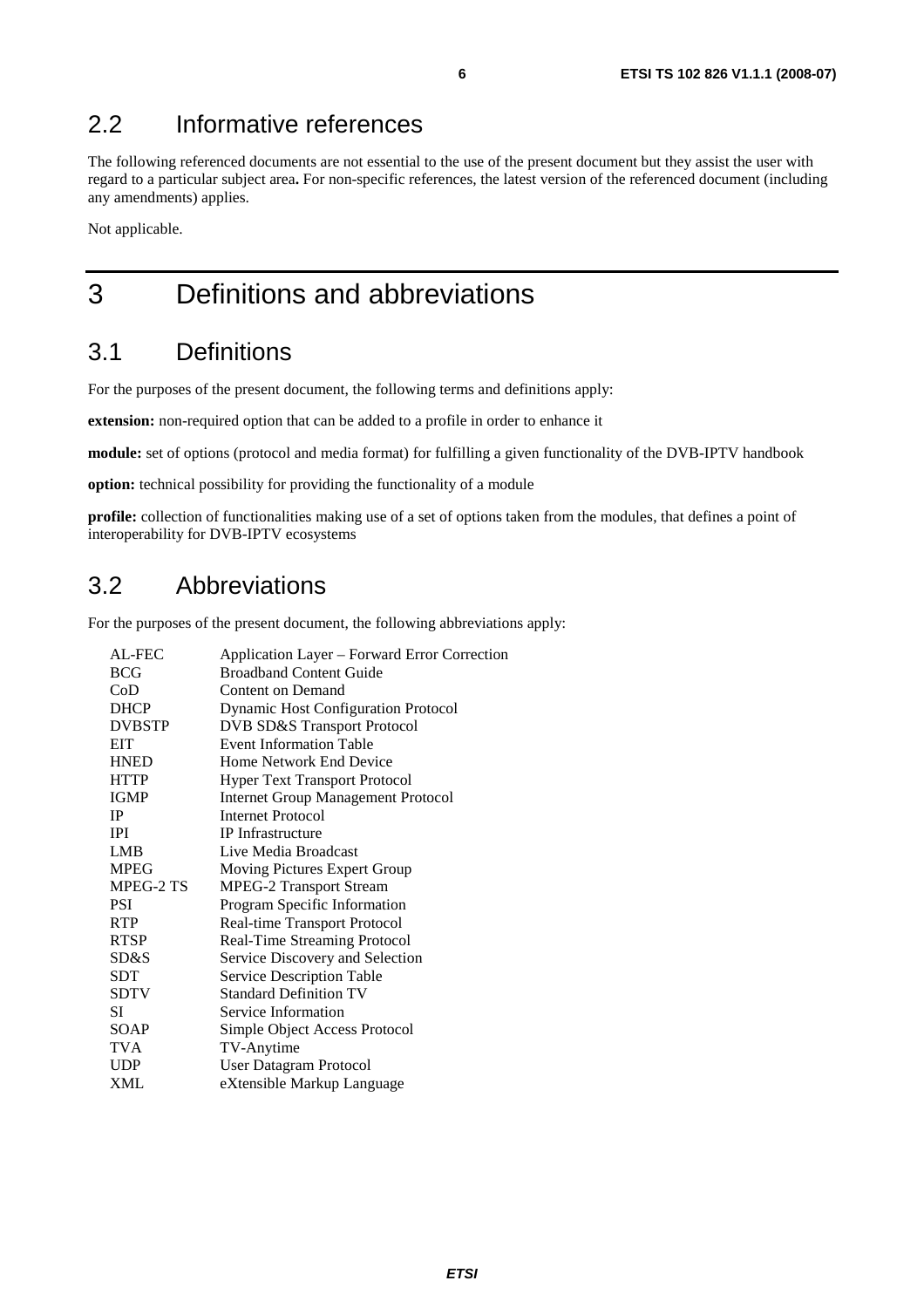### 4 Overview

### 4.1 Rationale

The DVB-IPTV handbook specifies the protocols and mechanisms that shall be supported on the interface to the HNED defined as IPI-1 in TS 102 034 [1], clause 4 and covers several types of IPTV services (e.g. Live Media Broadcast, CoD). In order to be compliant, an HNED will need to support all the mandatory technologies specified in the DVB-IPTV handbook as subsets are not currently defined. But some operators want to be able to deploy only one type of IPTV services at a time (e.g. only Live TV, or only Content Download for far end customers with limited bandwidth), or to mix a DVB compliant IPTV service with a proprietary IPTV service (e.g. a DVB compliant live TV, and a proprietary Video on Demand portal).

Hence the present document defines profiles to help operators and manufacturers claim DVB-IPTV compliancy to a useful and well-defined subset of the DVB-IPTV handbook. This is necessary for lower-cost and differentiated services that does not require full implementation of the DVB-IPTV handbook.

### 4.2 Concept

The present document defines the following terminology:

**profile:** a collection of functionalities making use of a set of options taken from the modules, that defines a point of interoperability for DVB-IPTV ecosystems. Profiles may additionally include extensions, which may enhance or complement functionalities.

**module:** a set of options (protocol and media format) for fulfilling a given functionality of the DVB-IPTV handbook. These options may be unrelated, may be combined or may be incompatible.

**option**: one technical possibility for providing the functionality of a module.

**extension:** a non-required option that can be added to a profile to enhance it. It can either be another option from a module already specified in the profile, or an option from a new module.

For example, the Media Transport module contains the transport mechanisms defined in the DVB-IPTV handbook to carry IPTV content. The module includes two options, direct UDP and RTP/UDP protocols.

The DVB-IPTV handbook can then be seen as a toolbox, integrating a set of modules. Each module offers one or more technical options to achieve a specific functionality. Those options can be used to define a profile.

The aim is to have profiles with only mandatory options and possible extensions. The following picture presents a general view of the profile, module, option and extension relationship.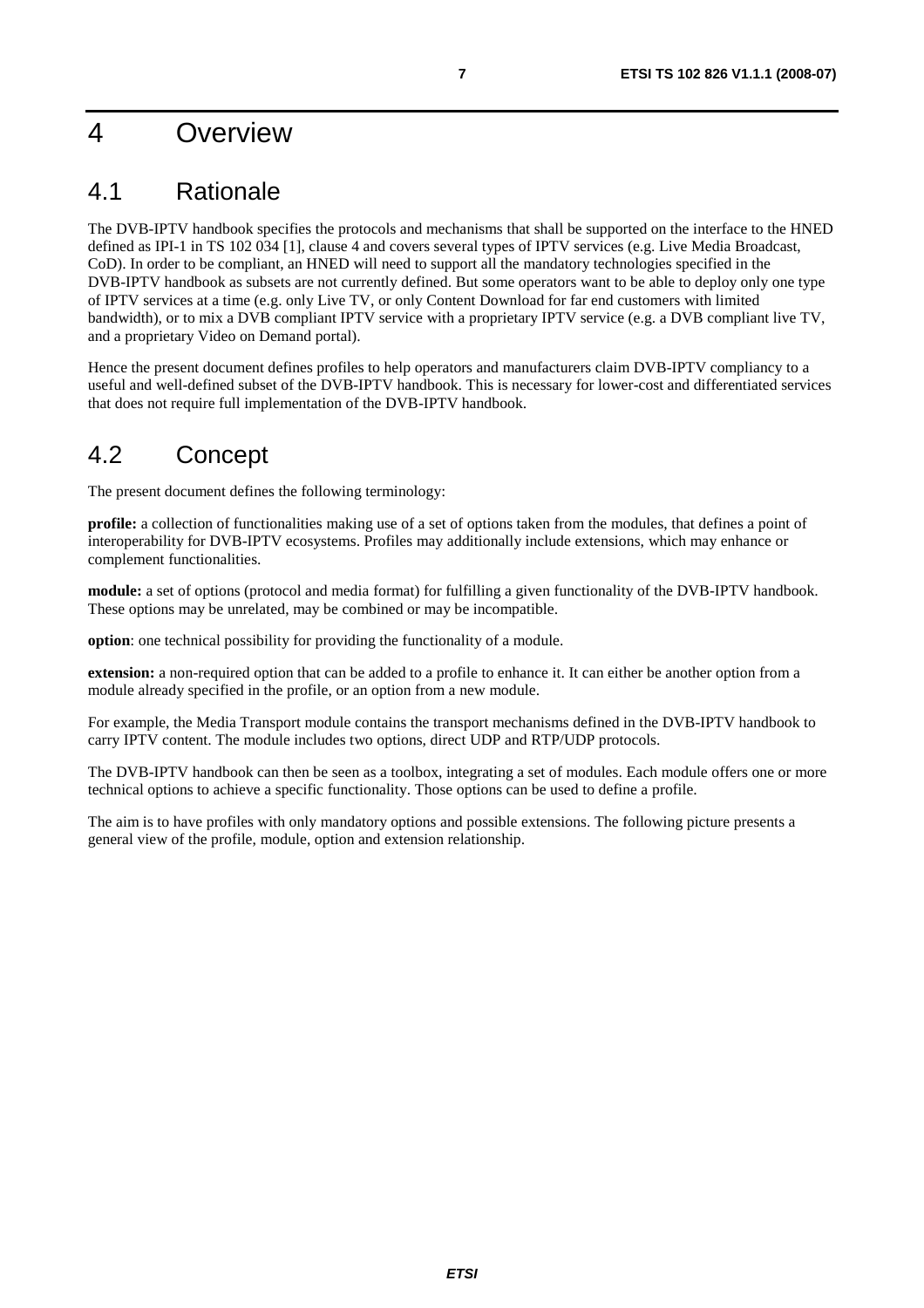

**Figure 1: Relationship between profile, module, option and extension** 

#### 4.3 Service and device impacts

The DVB-IPTV handbook defines the protocols and data structures that are used "on the wire", i.e. between servers and clients and that shall be supported on the interface to the HNED (IPI-1). So when different technologies are available in the handbook to perform a specific functionality, the HNED will need to implement all of them to be compliant, but a DVB-IPTV service may only implement one.

For example, the Media Transport module contains both UDP and RTP/UDP technologies. It means that it is perfectly possible for an operator to define a UDP only DVB-IPTV service, while the HNED shall implement both UDP and RTP transport layers to be able to manage both types of transport.

The same philosophy applies for DVB-IPTV profiles, i.e. when several options are possible for a single module within a profile, it means that the HNED shall implement them all but a DVB-IPTV service compliant to this profile can implement only one of them.

# 5 DVB-IPTV handbook modules

#### 5.1 Foundation layer / provisioning module

This module provides all IP connectivity (i.e. addressing, routing, etc.) needed for the HNED to communicate with its IP environment and to connect to a service provider. It regroups:

- DHCP (address assignment and device configuration);
- zero conf;
- identity agent.

NOTE: This module is mandatory in every profile.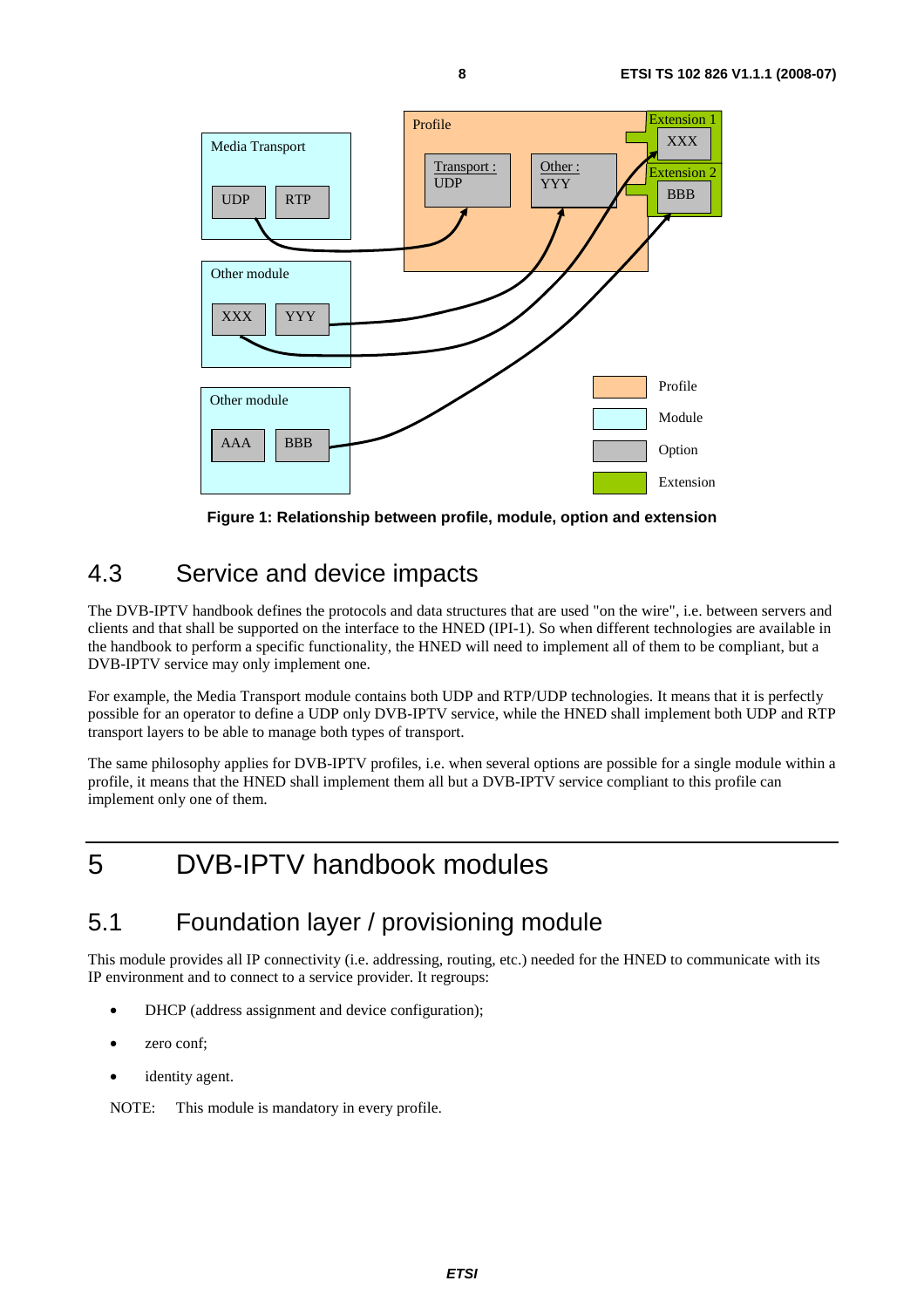Two transport technologies can be used to deliver IPTV streams:

- UDP only;
- RTP/UDP.
- NOTE: The RTP layer as defined within the DVB-IPTV handbook does not require all the features described in the RTP RFC 3550 [5]. Several fields are not mandatory, and more importantly no Receiver Report need to be generated (see TS 102 034 [1], clause 7.1.1.1).

Additionally, the DVB-IPTV handbook [1] defines AL-FEC to provide more reliable media transport. AL-FEC is part of the reliable streaming extension as presented in the present document, clause 7.

### 5.3 Connection module

The DVB-IPTV handbook specifies IGMP and RTSP protocols depending on the type of IPTV services:

- for a Live TV Service (delivered over multicast), IGMP is required; additionally RTSP may be used;
- for a Live TV with Trick Modes or Content on Demand Service (delivered over unicast), RTSP is required.
- NOTE: the DVB-IPTV handbook specifies the use of IGMP version 3 [4]. It means that the HNED needs to implement IGMPv3. In conformance with the IGMP RFC backward compatibility rules, it is perfectly possible to plug a v3 HNED on a v1 or v2 network. In this case, the IGMPv3 stack of the HNED will deduce the IGMP version used by the devices of the network it is attached to by analyzing the IGMP Query messages it receives. Refer to the IGMPv3 RFC 3376 [4], clause 7 for more details.

#### 5.4 Media format module

The DVB-IPTV handbook references TS 101 154 [3] for audio and video coding formats based on MPEG-2 Transport Stream content delivery.

TS 101 154 [3] proposes a set of coding formats for audio and video. For example, video can be MPEG2, H264 SD, H264 HD, VC-1 SD, etc.

The profiles defined in the present document will not specify which coding formats shall be used. DVB considers that it is an application decision made by manufacturers, content and service providers and broadcasters.

The deployed service compliant to a profile is required to use at least one coding format from TS 101 154 [3]. Additional proprietary formats are possible since at least one DVB compliant format is supported for consuming DVB services.

### 5.5 Service discovery module

The mandatory service discovery part of the DVB-IPTV handbook defines the SD&S transport mechanisms. There are two ways to receive SD&S data:

- pull mode with HTTP;
- push mode with DVBSTP.

Both modes are required to discover DVB-IPTV services.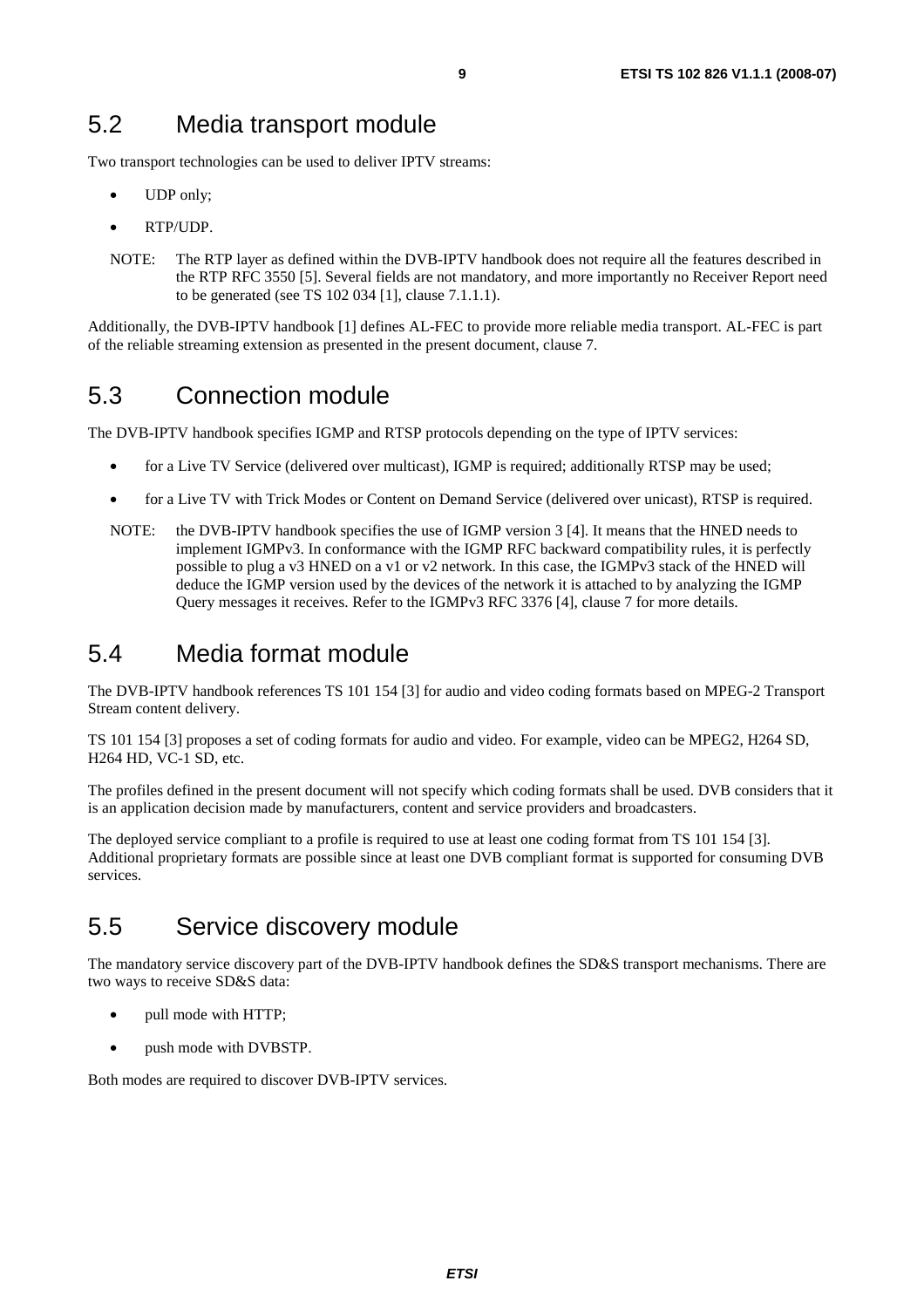The Broadband Content Guide TS 102 539 [2] specifies the signalling and delivery of TV-Anytime information in DVB-IPTV services. The BCG addresses both Content on Demand and Live Content, whether the content is available as a DVB-IPTV service or as a DVB broadcast service. There are three ways to access BCG metadata:

- pull mode with HTTP;
- push mode with DVBSTP;
- query mode using HTTP/SOAP.

The first two options are mandatory. The third one is optional, as defined in TS 102 539 [2].

#### 5.6 Metadata module

The DVB-IPTV handbook relies on three tools to define a complete set of DVB-IPTV metadata:

- the SI/PSI tables of the MPEG-2 TS stream;
- the SD&S XML data structure for service related metadata;
- TVA elements for content related metadata delivered via the Broadband Content Guide, called BCG-TVA hereafter.

Furthermore, there are two possibilities for a DVB-IPTV service to populate the SD&S XML data structure (see TS 102 034 [1], clause 5.2.6.2):

- TS-Full SI: this means that all necessary metadata are carried within the SI/PSI tables (EIT, SDT, etc.) embedded in the MPEG-2 TS. The SD&S XML data is minimal;
- TS-Optional SI: this means that only MPEG PSI (PAT and PMT tables) are required to be embedded in the MPEG-2 TS, all other MPEG-2 and DVB tables are optional and all metadata are carried within the SD&S XML data structures.
- NOTE: The SD&S XML TS-Optional SI data structure is a superset of the SD&S XML TS-Full SI data structure. In the rest of the document, we will refer to "SD&S XML data", meaning that both TS-Full SI and TS-Optional SI data structures are included in this wording.

# 6 Profiles

This clause defines 4 profiles for DVB-IPTV systems. Each profile lists the required modules and the required options within each module.

NOTE: The foundation layer/provisioning module is required in each profile and is not listed under each profile to ease readability.

#### 6.1 Basic

This profile is defined to accommodate existing IPTV deployments. It can therefore be seen as a first step for an operator to achieve a basic degree of DVB-IPTV compliancy with its existing network and HNEDs.

#### **The following options shall be supported:**

- transport: UDP;
- connection: IGMP;
- format: MPEG 2 coding formats. TS 101 154 [3] clauses are:
	- video: 5.1: 25 Hz MPEG-2 SDTV;
	- video: 5.3: 30 Hz MPEG-2 SDTV;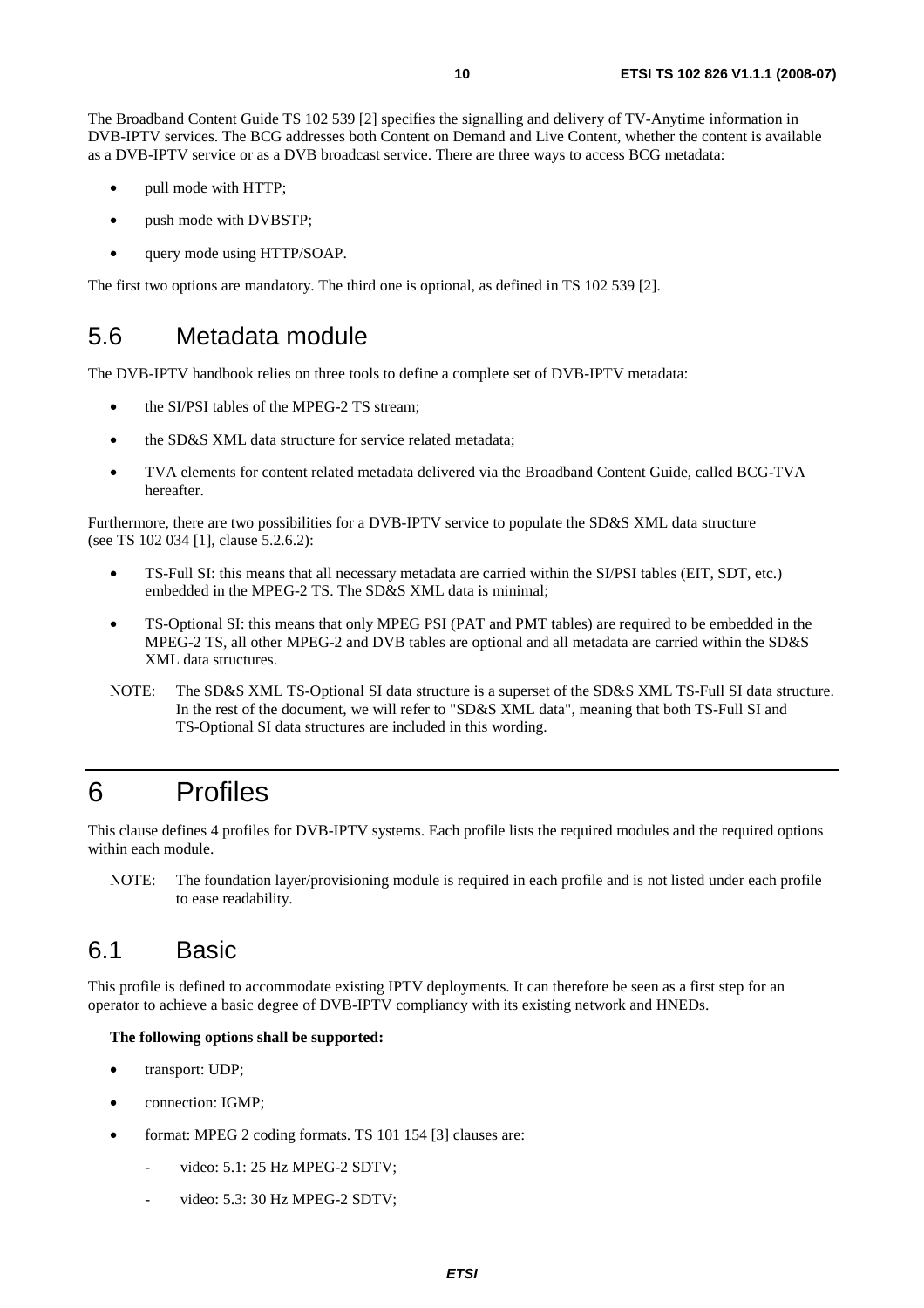- audio: 6.1: MPEG-1 and MPEG-2 backward compatible audio.
- discovery: SD&S;
- metadata: SI/PSI tables in the MPEG2-TS stream and SD&S XML data.

#### 6.2 Live Media Broadcast (LMD)

This profile defines the required subset to build live IPTV services.

#### **The following options shall be supported:**

- transport: UDP and RTP/UDP;
- connection: IGMP;
- format: Refer to TS 101 154 [3];
- discovery: SD&S;
- metadata: SI/PSI tables in the MPEG2-TS stream and SD&S XML data.

#### 6.3 Content On Demand (CoD)

This profile defines the required subset to build On-Demand IPTV services.

#### **The following options shall be supported:**

- transport: UDP and RTP/UDP:
- connection: RTSP;
- format: Refer to TS 101 154 [3];
- discovery: SD&S and BCG;
- metadata: SD&S XML data and BCG-TVA.

#### 6.4 Content Download (CD)

This is a placeholder for a foreseen profile for future version of the DVB-IPTV handbook. It is not defined yet since the Content Download technologies are not finalized at the time of writing the present document.

### 7 Extensions

Extensions can be defined as enhancement to profiles. This clause presents a non exhaustive list of possible extensions:

#### **Reliable streaming**

- The addition of the Hybrid AL-FEC system, as defined in the DVB-IPTV handbook, enables a more reliable streaming technology.
	- Targeted Profiles: LMB, CoD.

NOTE: DVB is also working on another solution based on retransmission techniques.

#### **Advanced metadata**

- The addition of BCG tool and TVA metadata enables the use of advanced Electronic Program Guide (EPG).
	- Targeted Profiles: Basic, LMB.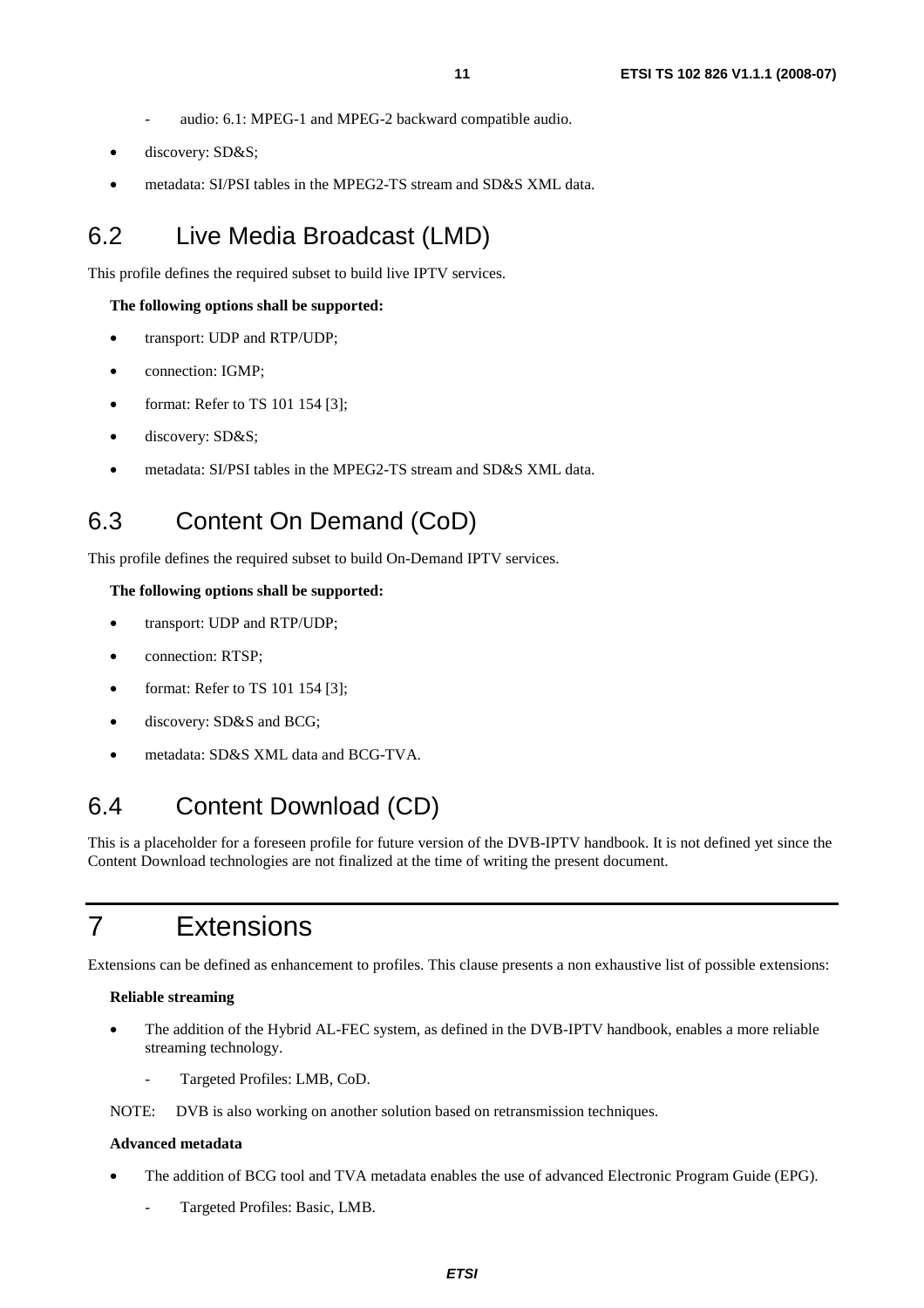**Advanced connection control** 

- The RTSP protocol can be added to provide an additional session management layer.
	- Targeted Profiles: Basic, LMB.

# 8 Profile summary

Table 1 summarizes the 3 defined profiles. Please refer to the relevant profile clause for more details. For each of those profiles, extensions can be used, as presented in clause 6.

| <b>Profiles</b> | <b>Modules</b> |                   |                           |                  |                           |  |
|-----------------|----------------|-------------------|---------------------------|------------------|---------------------------|--|
|                 | Transport      | <b>Connection</b> | Format                    | <b>Discovery</b> | <b>Metadata</b>           |  |
| <b>Basic</b>    | <b>UDP</b>     | <b>IGMP</b>       | MPFG2                     | SD&S             | <b>ISD&amp;S XML data</b> |  |
|                 |                |                   |                           |                  | <b>SI/PSI tables</b>      |  |
| <b>LMB</b>      | <b>UDP</b>     | <b>IGMP</b>       | Refer to TS 101 154 ISD&S |                  | ISD&S XML data            |  |
|                 | <b>RTP/UDP</b> |                   | ГЗ.                       |                  | <b>SI/PSI tables</b>      |  |
| <b>CoD</b>      | <b>UDP</b>     | <b>RTSP</b>       | IRefer to TS 101 154      | <b>SD&amp;S</b>  | ISD&S XML data            |  |
|                 | <b>RTP/UDP</b> |                   |                           | <b>BCG</b>       | <b>BCG-TVA</b>            |  |

#### **Table 1**